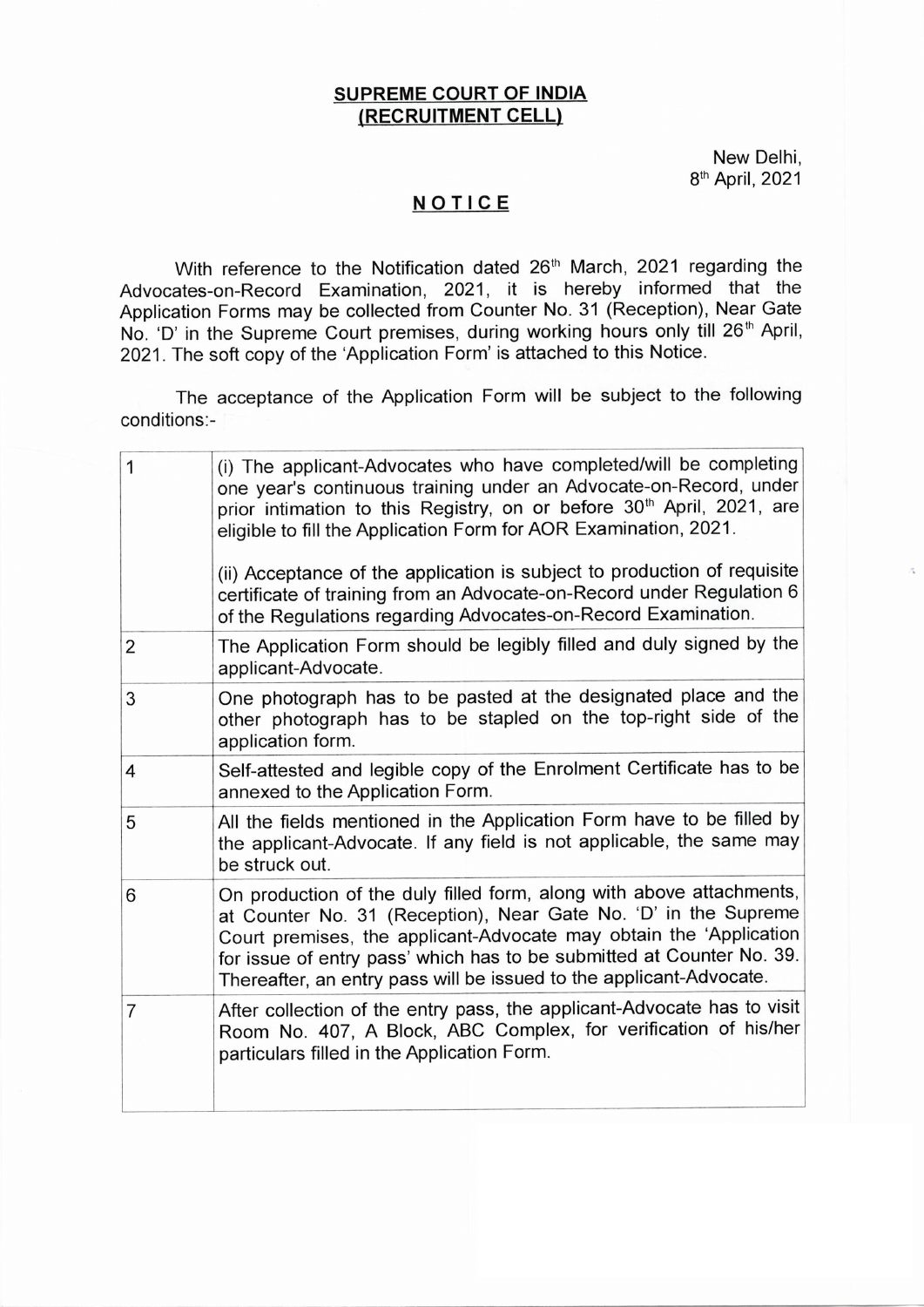| 8  | After verification of the Application Form and if it is found in order, the<br>application fee of Rs. 750/- (in cash mode) has to be deposited at the<br>Cash Counter on 5 <sup>th</sup> Floor, Room No. 518, A Block, ABC Complex. A<br>receipt will be issued by the Cash Branch upon submission of<br>prescribed fees and an endorsement will be made on the Application<br>form by the Cash Branch. |
|----|---------------------------------------------------------------------------------------------------------------------------------------------------------------------------------------------------------------------------------------------------------------------------------------------------------------------------------------------------------------------------------------------------------|
|    | Thereafter, the hard-copy of the Application Form has to be deposited<br>in Room No. 407.                                                                                                                                                                                                                                                                                                               |
| 10 | The last date of submission of the hard copy of the Application Form<br>to the Registry is 26 <sup>th</sup> April, 2021.                                                                                                                                                                                                                                                                                |

In case of any clarification, the applicant-Advocates may contact at 011- 23112095, 23112344 and 23112387.

sd/-<br>Additional Re<del>gist</del>rar<br>(Recruitment Cell)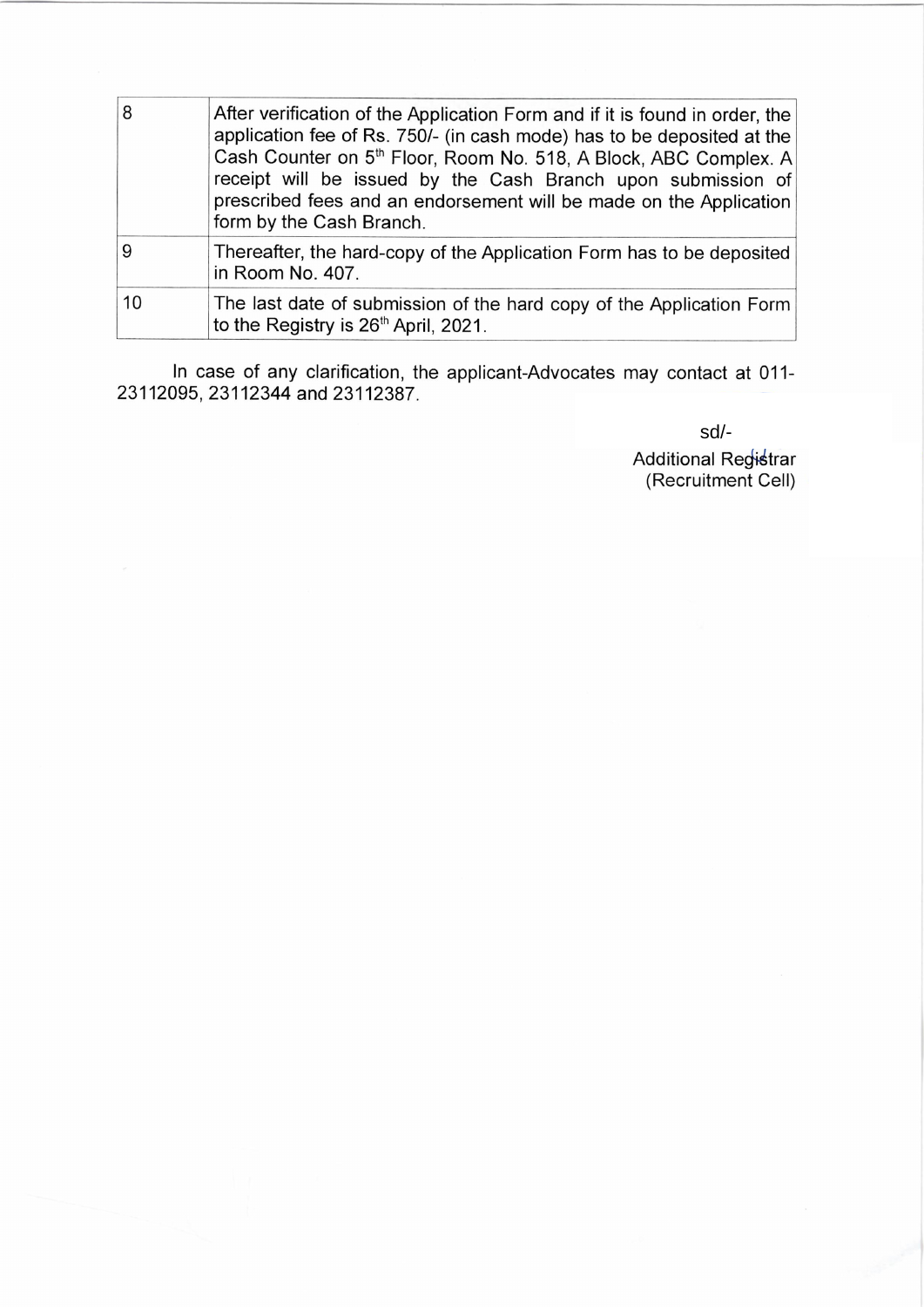# LAST DATE OF SUBMISSION : 26-04-2021

### <u>IN THE SUPREME COURT OF INDIA</u> APPLICATION FOR ADVOCATES-ON-RECORD EXAMINATION, 2021

| To,                                                                                                | $(Two$ passport |
|----------------------------------------------------------------------------------------------------|-----------------|
| Hon'ble the Chief Justice of India                                                                 | size recent     |
| and His Companion Hon'ble Judges of                                                                | photographs,    |
| the Supreme Court of India                                                                         | affix one here) |
|                                                                                                    |                 |
|                                                                                                    |                 |
|                                                                                                    |                 |
| showeth: ( <i>NAME IN BLOCK LETTERS</i> )                                                          |                 |
|                                                                                                    |                 |
| 1. That I was enrolled as an Advocate with the Bar Council of ___________________ on               |                 |
|                                                                                                    |                 |
| borne on the rolls of the said Bar Council. (Copy of Enrolment Certificate to be attached)         |                 |
|                                                                                                    |                 |
| 2. That I have undergone training for one year under ___________________________,                  |                 |
| Advocate-on-Record from ______________ to _________________ and/or my training will be             |                 |
| completed on or before 30.04.2021 and the Certificate of Completion of training has been filed     |                 |
| / is filed herewith / will be filed later.                                                         |                 |
| OR                                                                                                 |                 |
| That I have been exempted from compliance with the rules under Rule 5(ii) (c) (1) or (2),          |                 |
| Order IV of the Supreme Court Rules, 2013 vide letter No. _________________________.               |                 |
|                                                                                                    |                 |
| 3.<br>That I have never been convicted of any offence.                                             |                 |
| <u>OR</u>                                                                                          |                 |
| That I have been convicted of an offence under __________________________________ and sentenced to |                 |
|                                                                                                    |                 |
|                                                                                                    |                 |
| OR                                                                                                 |                 |
| That a period of two years has lapsed after I have served out the sentence/have paid the           |                 |
| fine imposed on me. (Particulars of conviction and sentence and date of release or payment of      |                 |
| fine should be given).                                                                             |                 |
|                                                                                                    |                 |

- 4. That my Date of Birth is \_\_\_\_\_\_\_\_\_\_\_\_\_\_\_\_\_\_\_\_\_\_\_\_\_\_\_\_\_\_\_\_\_\_.
- 5. That I desire to be registered as an Advocate-on-Record of the Supreme Court.